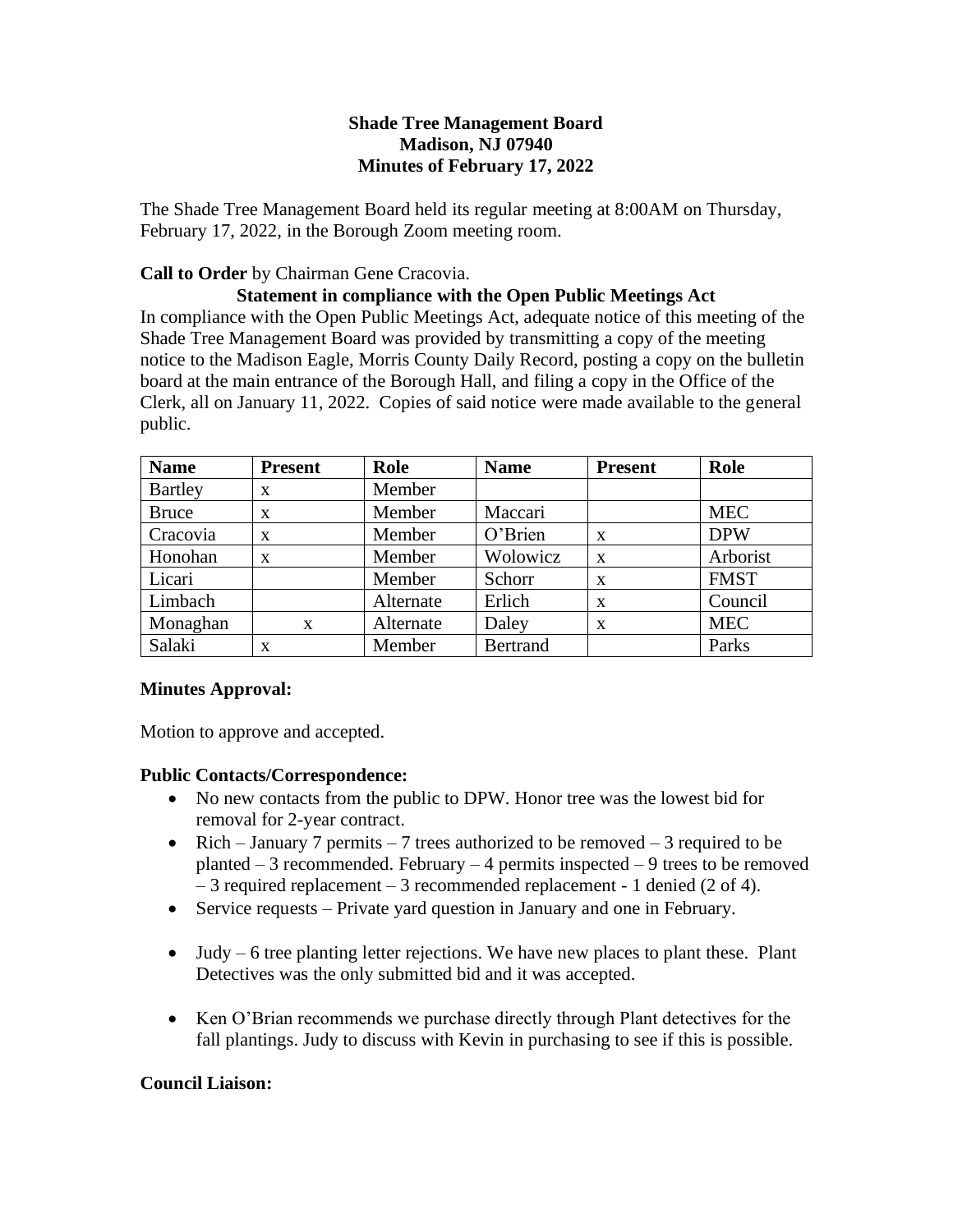• No new council actions in regard to Shade Tree. Council was presented the annual Shade Tree Report.

## **Tree Ordinance:**

- Changes have been submitted to the lawyer to incorporate into the ordinance for review.
- Gene Cracovia asks, when does a tree permit fit into the overall zoning and planning permit process in order to better track tree removals.
- Tree replacement chart –trying to prevent forested lots to be clear cut.
- Brian Noted that 75–100-year-old trees are significantly better at sequestering carbon.
- Consider planting per square footage of available area (based on lot being cleared)
- Board will look at the revised replacement table and work on incorporating lot size.
- Time frame to replace is recommended to be at 12 months instead of 6.
- Advertise tree permit removal with easy to understand graphic/text.

# **TCC (Technical Coordinating Committee):**

One project reviewed for Madison Mall apartment.

## **Parks Advisory Committee:**

No report

# **Open Space:**

Melissa Honohan has accepted new term. Focus is still on Drew Forest Preservation. MRC access trail out to bid. Gene to walk site with Bob Vogel to review trees along path.

# **Budget Report:**

**Year to Date – 2021 Budget** (Total budget of \$154,500)

- Expended: \$147,474.57
- Encumbered: \$6,822.38
- 3. Remaining Balance: \$203.05
- Unexpended: \$7,025.43

# **This Month**

## Paid:

\$9,191.00 - Honor Tree Service (Maintenance) \$2,355.00 - Richview Consulting (Arborist)

## **Year to Date – 2022 Budget** (Total budget of \$154,500, Preliminary)

- 1. Expended: \$1,630.16
- 2. Encumbered: \$13,369.84
- 3. Remaining Balance: \$139,484.57
- **4.** Unexpended: \$152,854.41